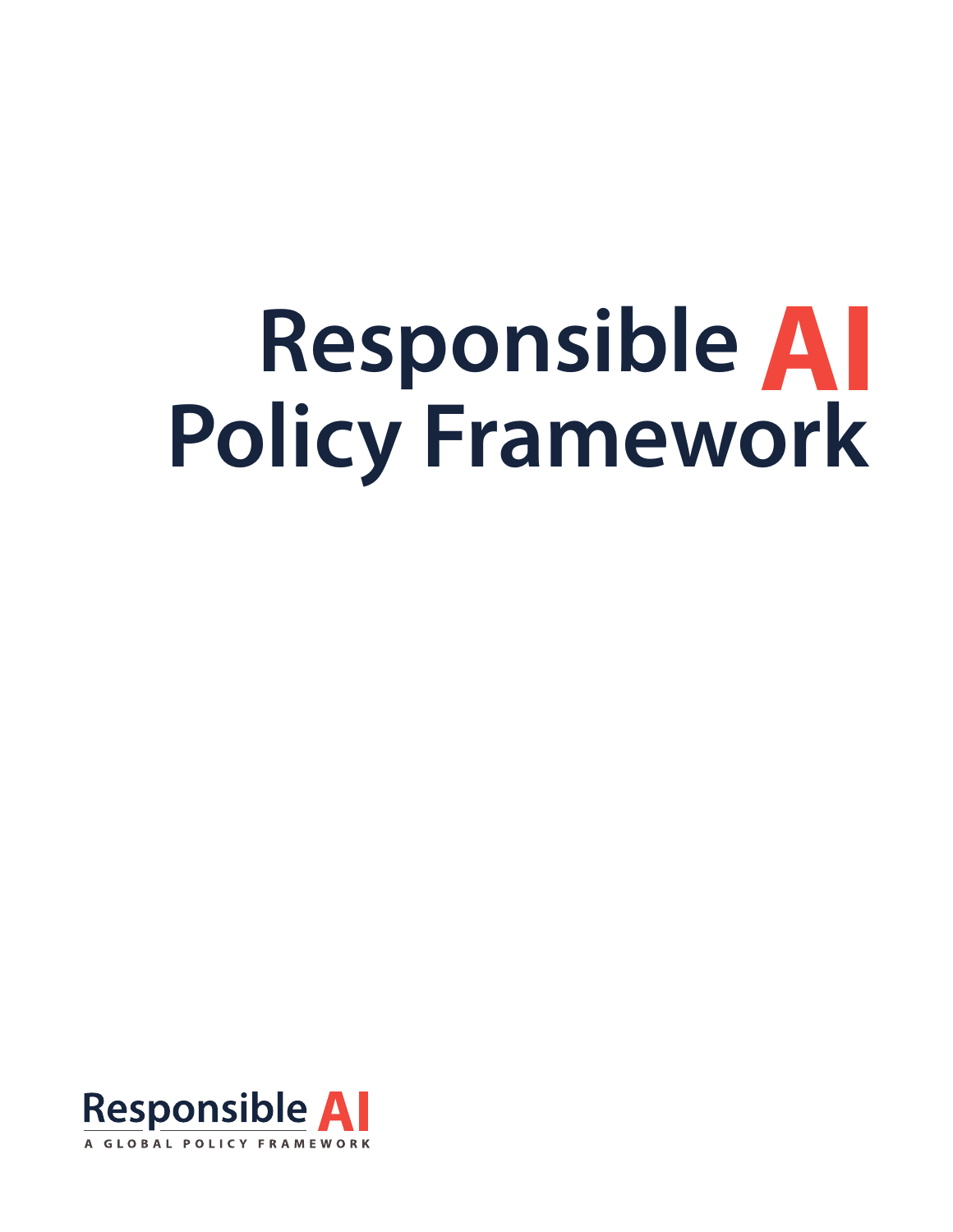# **Principle 1 Ethical Purpose and Societal Benefit**

Organisations that develop, deploy or use AI systems and any national laws that regulate such use should require the purposes of such implementation to be identified and ensure that such purposes are consistent with the overall ethical purposes of beneficence and non-maleficence, as well as the other principles of the Policy Framework for Responsible AI.

# **1 Overarching principles**

- **1.1** Organisations that develop, deploy or use AI systems should do so in a manner compatible with human agency and the respect for fundamental human rights (including freedom from discrimination).
- **1.2** Organisations that develop, deploy or use AI systems should monitor the implementation of such AI systems and act to mitigate against consequences of such AI systems (whether intended or unintended) that are inconsistent with the ethical purposes of beneficence and non-maleficence, as well as the other principles of the Policy Framework for Responsible AI set out in this framework.
- **1.3** Organisations that develop, deploy or use AI systems should assess the social, political and environmental implications of such development, deployment and use in the context of a structured Responsible AI Impact Assessment that assesses risk of harm and, as the case may be, proposes mitigation strategies in relation to such risks.

# **2 Work and automation**

**2.1** Organisations that implement AI systems in the workplace should provide opportunities for affected employees to participate in the decision-making process related to such implementation.

- **2.2** Consideration should be given as to whether it is achievable from a technological perspective to ensure that all possible occurrences should be pre-decided within an AI system to ensure consistent behaviour. If this is not practicable, organisations developing, deploying or using AI systems should consider at the very least the extent to which they are able to confine the decision outcomes of an AI system to a reasonable, non-aberrant range of responses, taking into account the wider context, the impact of the decision and the moral appropriateness of "weighing the unweighable" such as life vs. life.
- **2.3** Organisations that develop, deploy or use AI systems that have an impact on employment should conduct a Responsible AI Impact Assessment to determine the net effects of such implementation.
- **2.4** Governments should closely monitor the progress of AI-driven automation in order to identify the sectors of their economy where human workers are the most affected. Governments should actively solicit and monitor industry, employee and other stakeholder data and commentary regarding the impact of AI systems on the workplace and should develop an open forum for sharing experience and best practices.
- **2.5** Governments should promote educational policies that equip all children with the skills, knowledge and qualities required by the new economy and that promote life-long learning.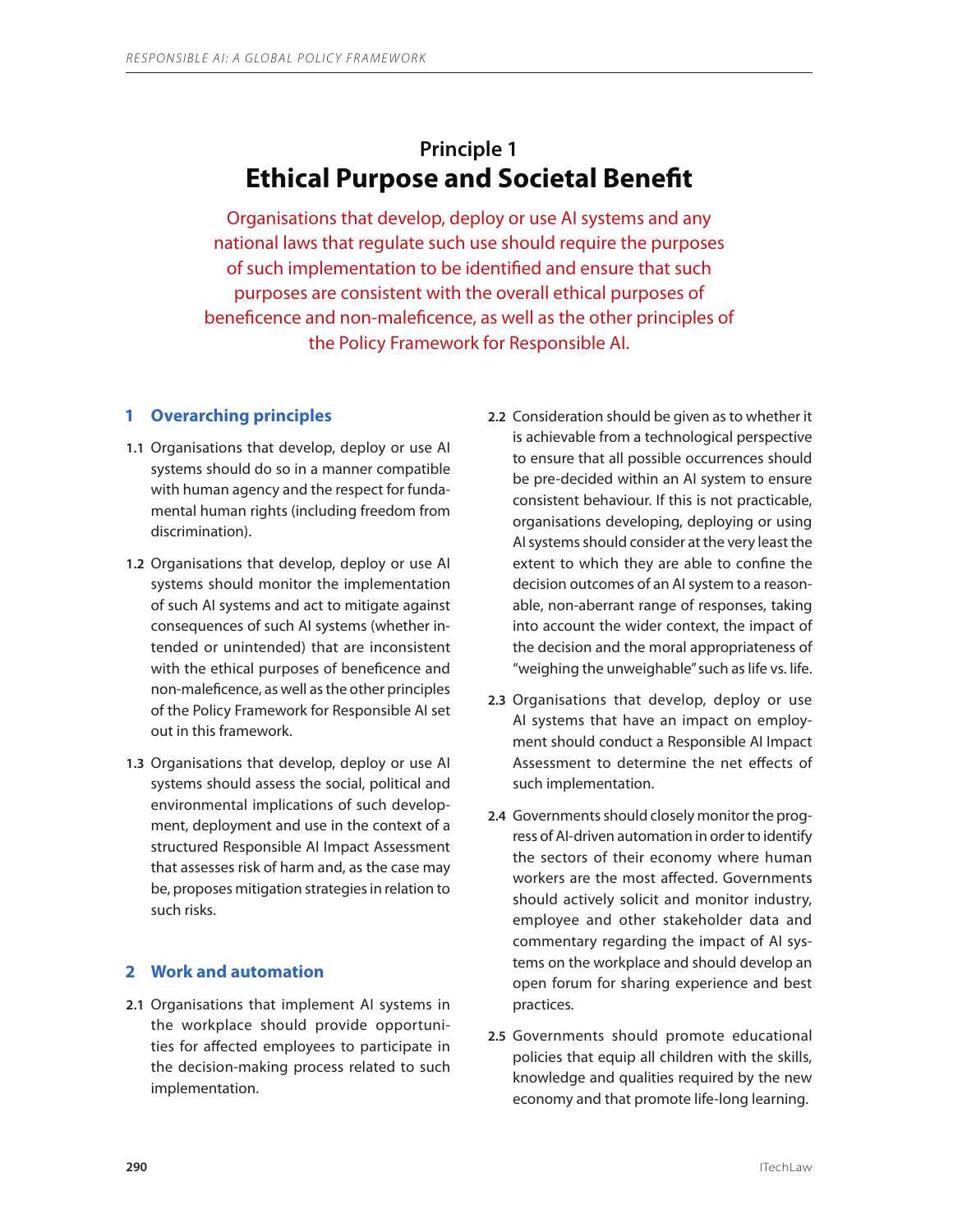- **2.6** Governments should encourage the creation of opportunities for adults to learn new useful skills, especially for those displaced by automation.
- **2.7** Governments should study the viability and advisability of new social welfare and benefit systems to help reduce, where warranted, socio-economic inequality caused by the introduction of AI systems and robotic automation.

#### **3 Environmental impact**

- **3.1** Organisations that develop, deploy or use AI systems should assess the overall environmental impact of such AI systems, throughout their implementation, including consumption of resources, energy costs of data storage and processing and the net energy efficiencies or environmental benefits that they may produce. Organisations should seek to promote and implement uses of AI systems with a view to achieving overall carbon neutrality or carbon reduction.
- **3.2** Governments are encouraged to adjust regulatory regimes and/or promote industry self-regulatory regimes concerning market-entry and/or adoption of AI systems in a way that the possible exposure (in terms of 'opportunities vs. risks') that may result from the public operation of such AI systems is reasonably reflected. Special regimes for intermediary and limited admissions to enable testing and refining of the operation of the AI system can help to expedite the completion of the AI system and improve its safety and reliability.
- **3.3** In order to ensure and maintain public trust in final human control, governments should consider implementing rules that ensure comprehensive and transparent investigation of such adverse and unanticipated outcomes of AI systems that have occurred through their usage, in particular if these outcomes have lethal or injurious consequences for the humans using such systems. Such investigations should be used for considering adjusting

the regulatory framework for AI systems, in particular to develop, where practicable and achievable, a more rounded understanding of how and when such systems should gracefully handover to their human operators in a failure scenario.

**3.4** AI has a particular potential to reduce environmentally harmful resource waste and inefficiencies. AI research regarding these objectives should be encouraged. In order to do so, policies must be put in place to ensure the relevant data is accessible and usable in a manner consistent with respect for other principles of the Policy Framework for Responsible AI such as Fairness and Non-Discrimination, Open Data and Fair Competition and Privacy, Lawful Access and Consent.

# **4 Weaponised AI**

- **4.1** The use of lethal autonomous weapons systems (LAWS) should respect the principles and standards of and be consistent with international humanitarian law on the use of weapons and wider international human rights law.
- **4.2** Governments should implement multilateral mechanisms to define, implement and monitor compliance with international agreements regarding the ethical development, use and commerce of LAWS.
- **4.3** Governments and organisations should refrain from developing, selling or using lethal autonomous weapon systems (LAWS) able to select and engage targets without human control and oversight in all contexts.
- **4.4** Organisations that develop, deploy or use AI systems should inform their employees when they are assigned to projects relating to LAWS.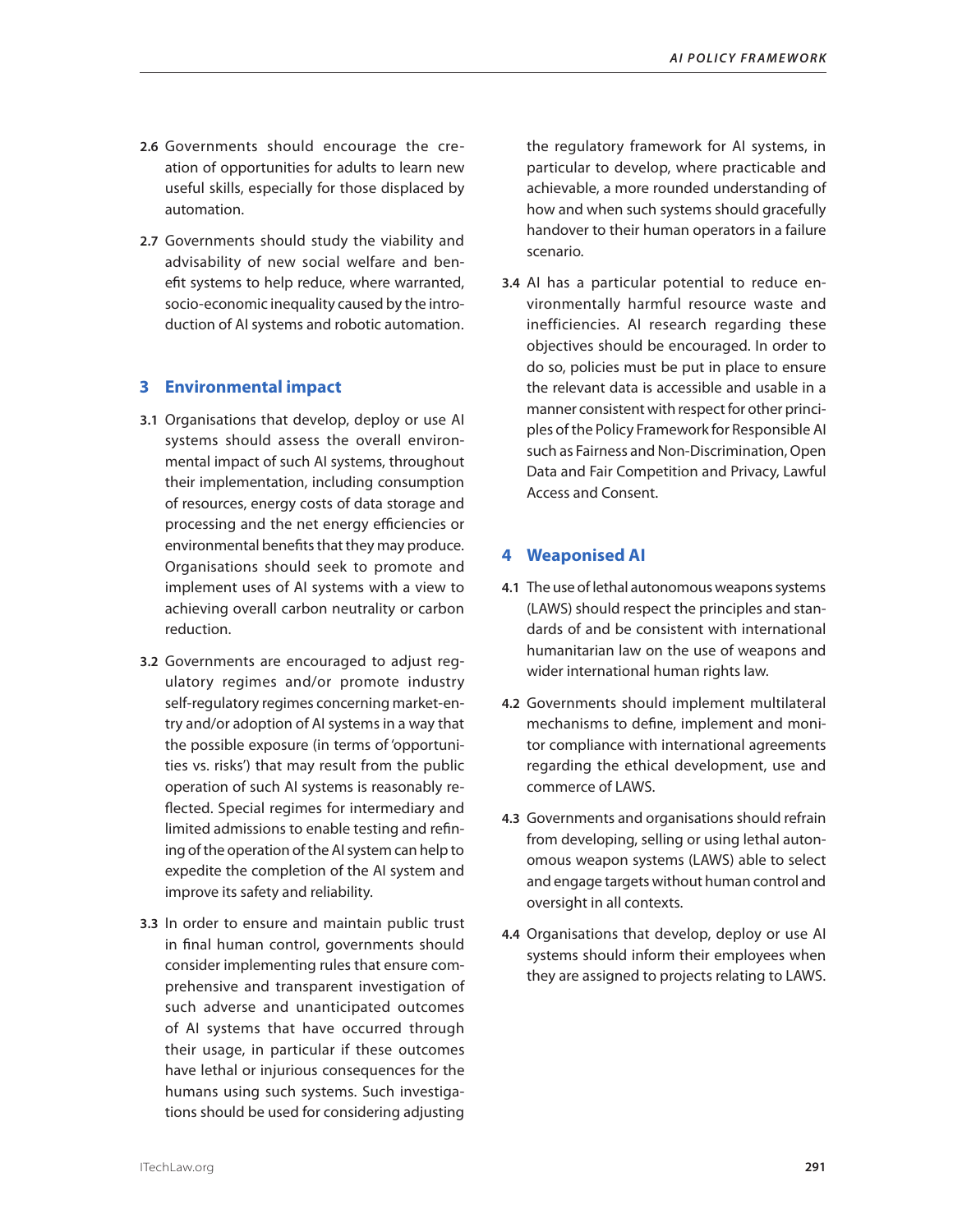# **5 The weaponisation of false or misleading information**

- **5.1** Organisations that develop, deploy or use AI systems to filter or promote informational content on internet platforms that is shared or seen by their users should take reasonable measures, consistent with applicable law, to minimise the spread of false or misleading information where there is a material risk that such false or misleading information might lead to significant harm to individuals, groups or democratic institutions.
- **5.2** AI has the potential to assist in efficiently and pro-actively identifying (and, where appropriate, suppressing) unlawful content such as hate speech or weaponised false or misleading information. AI research into means of accomplishing these objectives in a manner consistent with freedom of expression should be encouraged.
- **5.3** Organisations that develop, deploy or use AI systems on platforms to filter or promote informational content that is shared or seen by their users should provide a mechanism by which users can flag potentially harmful content in a timely manner.
- **5.4** Organisations that develop, deploy or use AI systems on platforms to filter or promote informational content that is shared or seen by their users should provide a mechanism by which content providers can challenge the removal of such content by such organisations from their network or platform in a timely manner.
- **5.5** Governments should provide clear guidelines to help Organisations that develop, deploy or use AI systems on platforms identify prohibited content that respect both the rights to dignity and equality and the right to freedom of expression.
- **5.6** Courts should remain the ultimate arbiters of lawful content.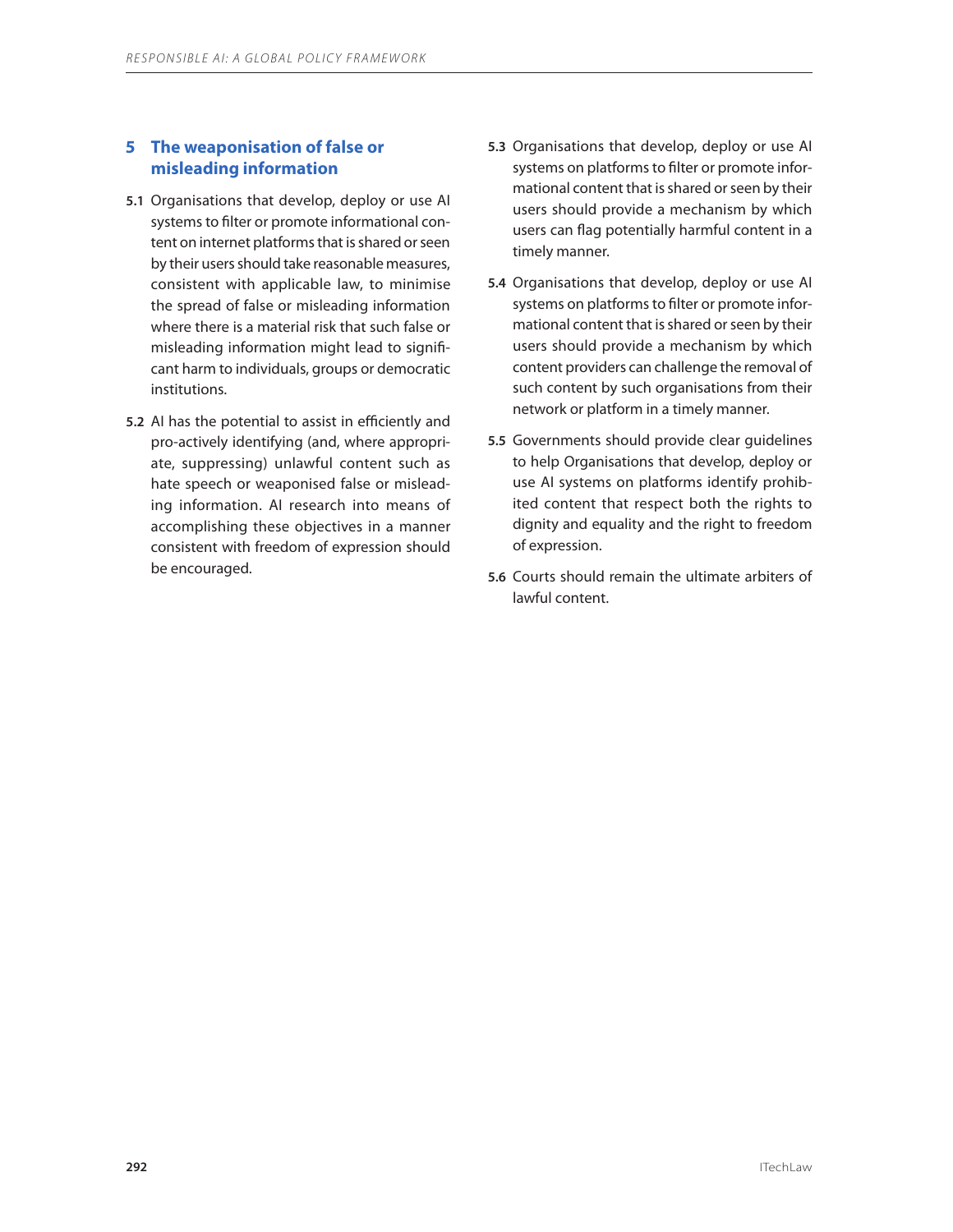# **Principle 2 Accountability**

Organisations that develop, deploy or use AI systems and any national laws that regulate such use shall respect and adopt the eight principles of this Policy Framework for Responsible AI (or other analogous accountability principles). In all instances, humans should remain accountable for the acts and omissions of AI systems.

#### **1 Accountability**

- **1.1** Organisations that develop, deploy or use AI systems shall designate an individual or individuals who are accountable for the organisation's compliance with those principles.
- **1.2** The identity of the individual(s) designated by the organisation to oversee the organisation's compliance with the principles shall be made known upon request.
- **1.3** Organisations that develop, deploy or use AI systems shall implement policies and practices to give effect to the principles if the Policy Framework for Responsible AI or other adopted principles (including analogous principles that may be developed for a specific industry), including:
	- **i.** establishing processes to determine whether, when and how to implement a "Responsible AI Impact Assessment" process;
	- **ii.** establishing and implementing "Responsible AI by Design" principles;
	- **iii.** establishing procedures to receive and respond to complaints and inquiries;
	- **iv.** training staff and communicating to staff information about the organisation's policies and practices; and
	- **v.** developing information to explain the organisation's policies and procedures.

#### **2 Government**

- **2.** Governments that assess the potential for "accountability gaps" in existing legal and regulatory frameworks applicable to AI systems should adopt a balanced approach that encourages innovation while militating against the risk of significant individual or societal harm.
- **2.1** Any such legal and regulatory frameworks should promote the eight principles of the Policy Framework for Responsible AI or encompass similar considerations.
- **2.2** Governments should not grant distinct legal personality to AI systems, as doing so would undermine the fundamental principle that humans should ultimately remain accountable for the acts and omissions of AI systems.

#### **3 Contextual approach**

**3.1** The intensity of the accountability obligation will vary according to the degree of autonomy and criticality of the AI system. The greater the level of autonomy of the AI system and the greater the criticality of the outcomes that it may produce, the higher the degree of accountability that will apply to the organisation that develops, deploys or uses the AI system.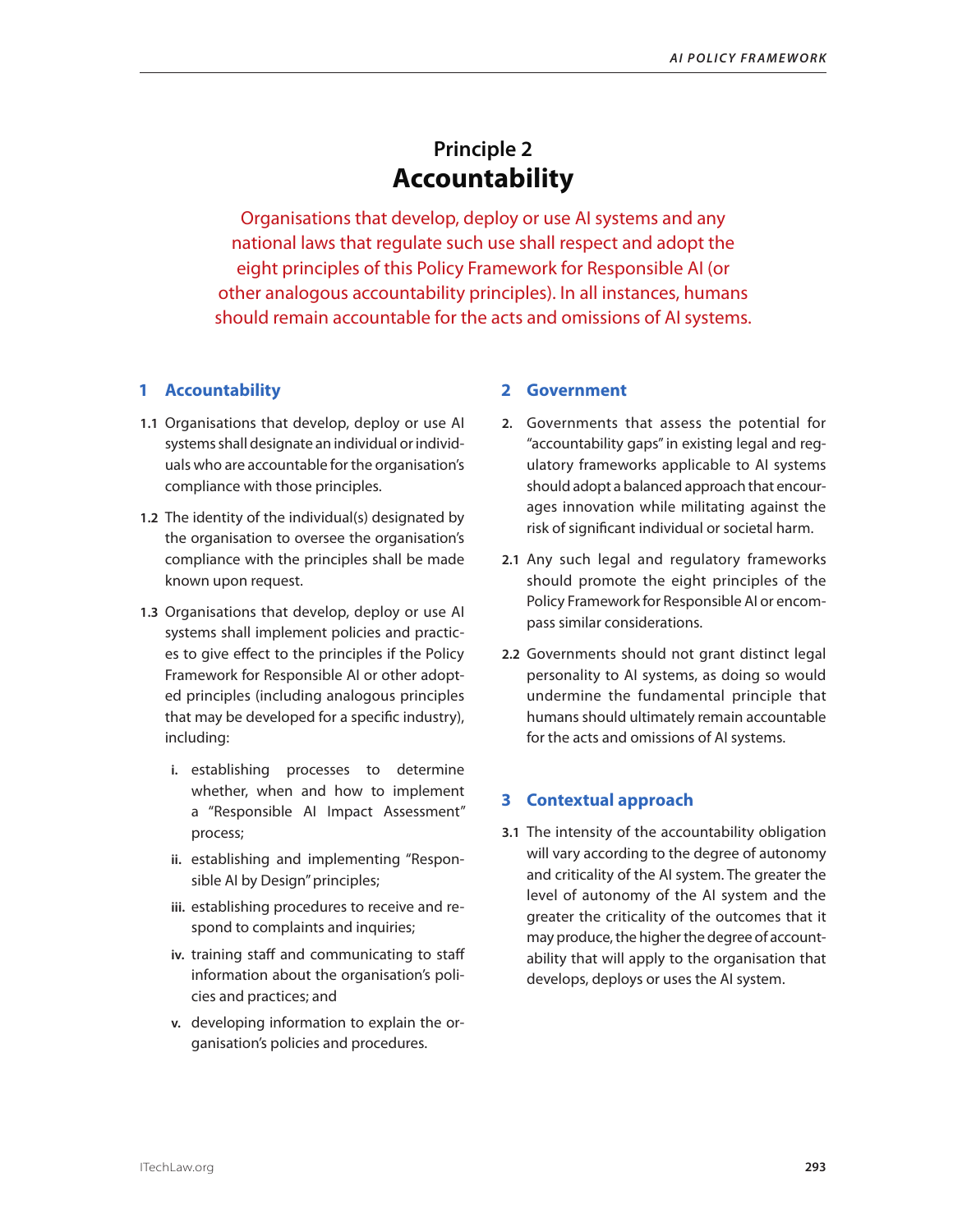# **Principle 3 Transparency and Explainability**

Organisations that develop, deploy or use AI systems and any national laws that regulate such use shall ensure that, to the extent reasonable given the circumstances and state of the art of the technology, such use is transparent and that the decision outcomes of the AI system are explainable.

# **1 Definitions**

- **1.1 Transparency** is an obligation for organisations that use AI in decision-making processes to provide information regarding: a) the fact that an organisation is using an AI system in a decision-making process; b) the intended purpose(s) of the AI system and how the AI system will and can be used; (c) the types of data sets that are used by the AI system; and (d) meaningful information about the logic involved.
- **1.2 Explainability** is an obligation for organisations that use AI in decision-making processes to provide accurate information in humanly understandable terms explaining how a decision/ outcome was reached by an AI system.

# **2 Purpose**

- **2.1** Transparency and Explainability aim to preserve the public's trust in AI systems and provide sufficient information to help ensure meaningful accountability of an AI system's developers, deployers and users, and to demonstrate whether the decisions made by an AI system are fair and impartial.
- **2.2** The Transparency and Explainability principles support the Accountability principle, the Fairness and Non-Discrimination principle, the Safety and Reliability principle and the Privacy, Lawful Use and Consent principles.

# **3 Gradual and contextual approach**

- **3.1** The intensity of the obligations of transparency and explainability will depend on the context of the decision and its consequences for the person subject to it. The scope and intensity of the obligations of transparency and explainability will increase as the sensitivity of the data sets used by an AI system increases and as the decisional outcome of an AI system increases in materiality.
- **3.2** The determination of the intensity of the obligations of transparency and explainability must balance the interests of the person subject to the decision and the interests of the organisation making the decision. The ultimate criteria shall be the reasonable expectations of a person subject to that type of decision.

# **4 Transparency and explainability by design**

**4.1** Organisations that develop AI systems should ensure that the system logic and architecture serves to facilitate transparency and explainability requirements. In so far as is reasonably practicable, and taking into account the state of the art at the time, such systems should aim to be designed from the most fundamental level upwards to promote transparency and explainability by design. Where there is a choice between system architectures which are less or more opaque, the more transparent option should be preferred.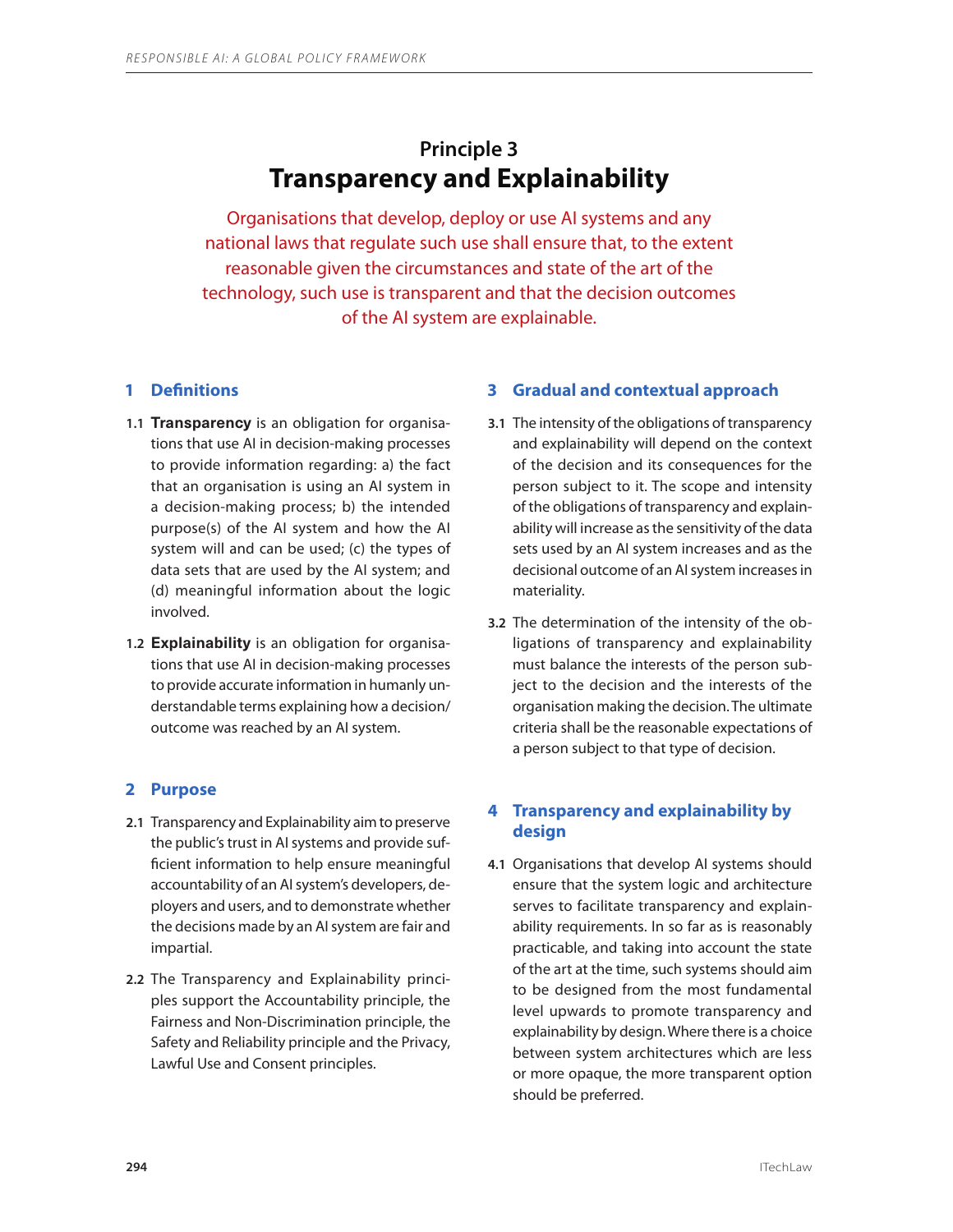**4.2** Users of AI systems and persons subject to their decisions must have an effective way to seek remedy in the event that organisations that develop, deploy or use AI systems are not transparent about their use.

# **5 Technological neutrality**

**5.1** The use of an AI system by a public or private organisation does not reduce the procedural and substantive requirements that are normally attached to a decision when the decision-making process is completely controlled by a human.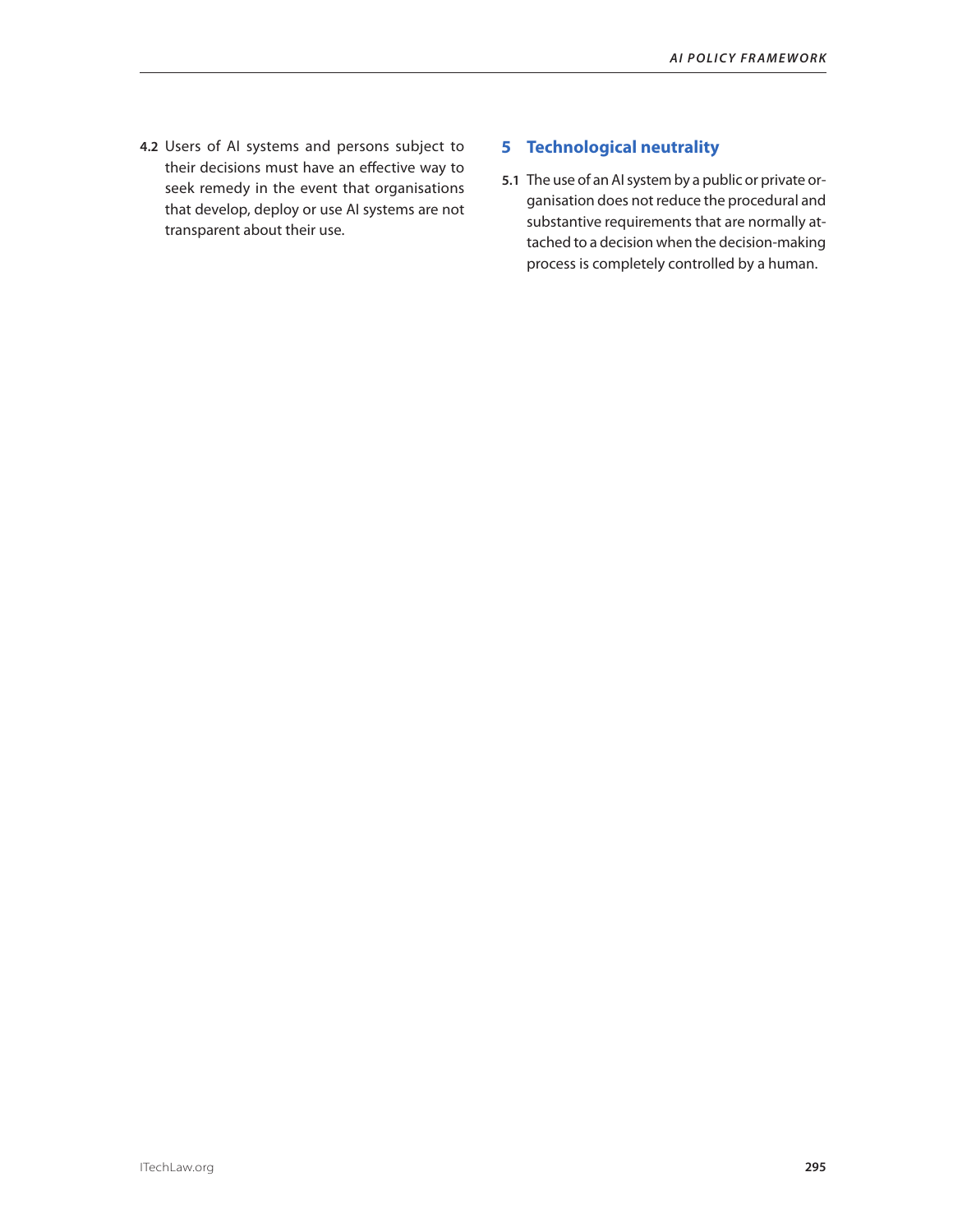# **Principle 4 Fairness and Non-Discrimination**

Organisations that develop, deploy or use AI systems and any national laws that regulate such use shall ensure the nondiscrimination of AI outcomes, and shall promote appropriate and effective measures to safeguard fairness in AI use.

#### **1 Awareness and education**

- **1.1** Awareness and education on the possibilities and limits of AI systems is a prerequisite to achieving fairer outcomes.
- **1.2** Organisations that develop, deploy or use AI systems should take steps to ensure that users are aware that AI systems reflect the goals, knowledge and experience of their creators, as well as the limitations of the data sets that are used to train them.

#### **2 Technology and fairness**

- **2.1** Decisions based on AI systems should be fair and non-discriminatory, judged against the same standards as decision-making processes conducted entirely by humans.
- **2.2** The use of AI systems by organisations that develop, deploy or use AI systems and Governments should not serve to exempt or attenuate the need for fairness, although it may mean refocussing applicable concepts, standards and rules to accommodate AI.
- **2.3** Users of AI systems and persons subject to their decisions must have an effective way to seek remedy in discriminatory or unfair situations generated by biased or erroneous AI systems, whether used by organisations that develop, deploy or use AI systems or governments, and to obtain redress for any harm.

# **3 Development and monitoring of AI systems**

- **3.1** AI development should be designed to prioritise fairness. This would involve addressing algorithms and data bias from an early stage with a view to ensuring fairness and non-discrimination.
- **3.2.** Organisations that develop, deploy or use AI systems should remain vigilant to the dangers posed by bias. This could be achieved by establishing ethics boards and codes of conduct, and by adopting industry-wide standards and internationally recognised quality seals.
- **3.4** AI systems with an important social impact could require independent reviewing and testing on a periodic basis.
- **3.3.** In the development and monitoring of AI systems, particular attention should be paid to disadvantaged groups which may be incorrectly represented in the training data.

#### **4 A comprehensive approach to fairness**

- **4.1** AI systems can perpetuate and exacerbate bias, and have a broad social and economic impact in society. Addressing fairness in AI use requires a holistic approach. In particular, it requires:
	- **i.** the close engagement of technical experts from AI-related fields with statisticians and researchers from the social sciences; and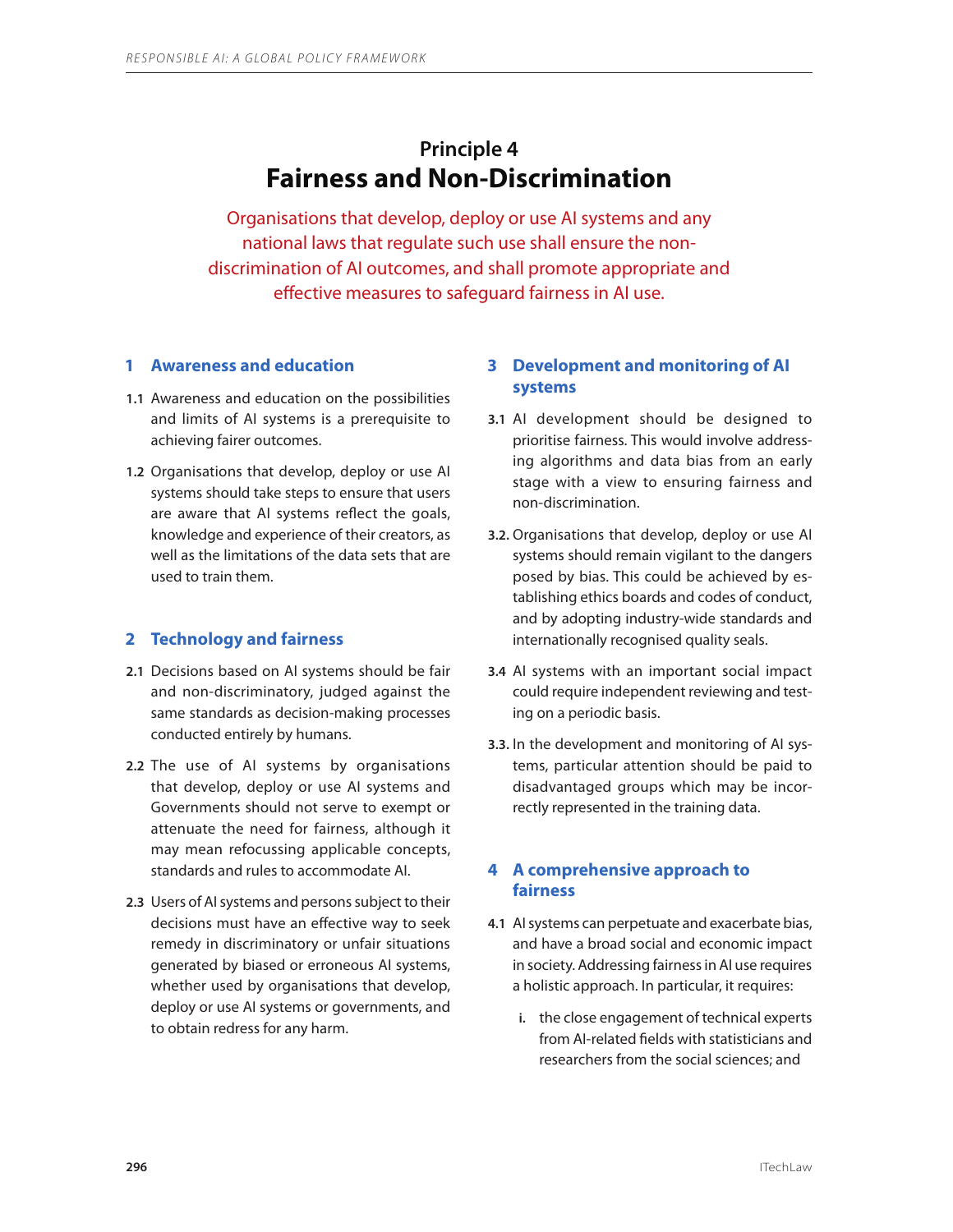- **ii.** a combined engagement between governments, organisations that develop, deploy or use AI systems and the public at large.
- **4.2** The Fairness and Non-Discrimination Principle is supported by the Transparency and Accountability Principles. Effective fairness in use of AI systems requires the implementation of measures in connection with both these Principles.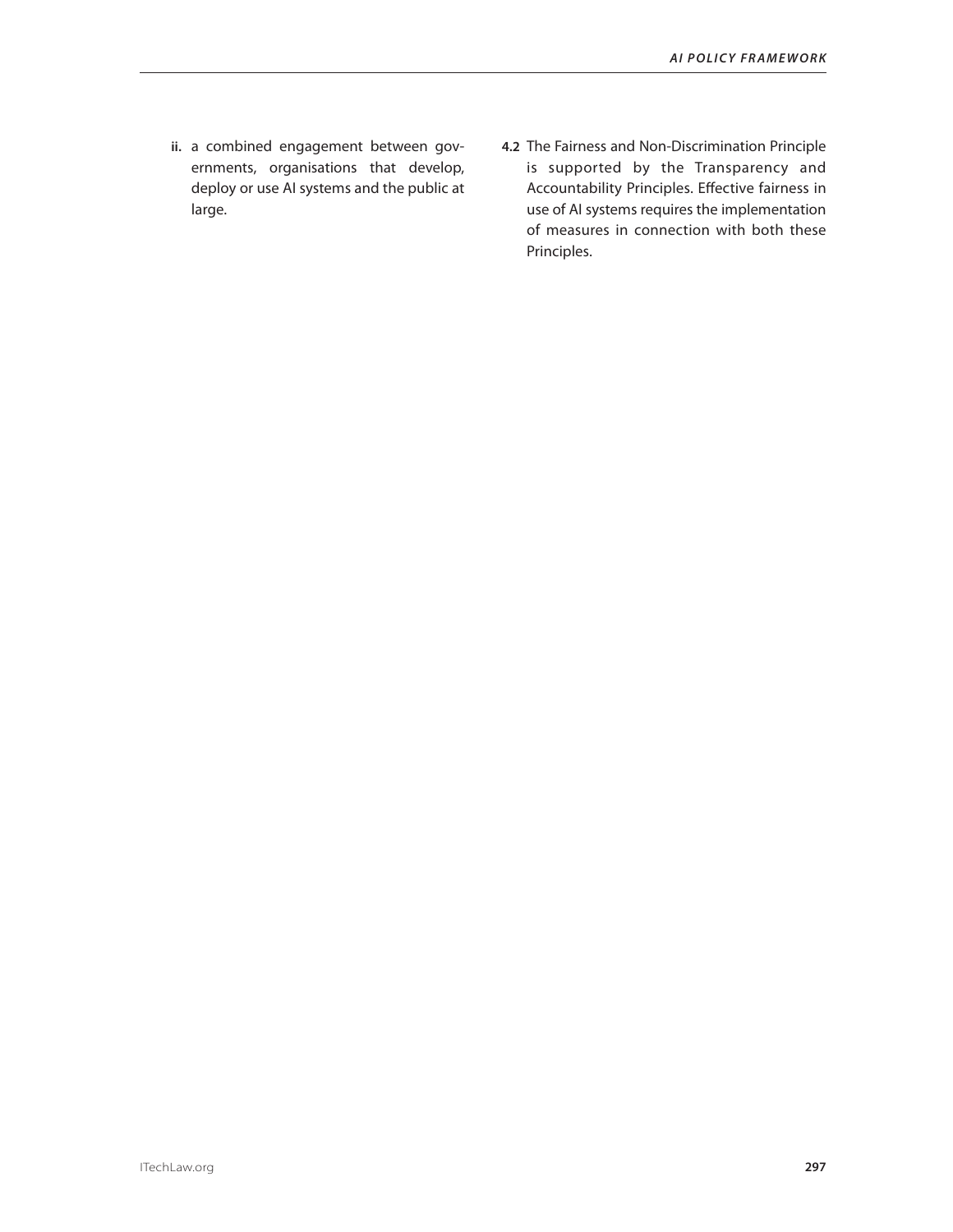# **Principle 5 Safety and Reliability**

Organisations that develop, deploy or use AI systems and any national laws that regulate such use shall adopt design regimes and standards ensuring high safety and reliability of AI systems on one hand while limiting the exposure of developers and deployers on the other hand.

# **1 Require and/or define explicit ethical and moral principles underpinning the AI system**

- **1.1** Governments and organisations developing, deploying or using AI systems should define the relevant set of ethical and moral principles underpinning the AI system to be developed, deployed or used taking into account all relevant circumstances. A system designed to autonomously make decisions will only be acceptable if it operates on the basis of clearly defined principles and within boundaries limiting its decision making powers.
- **1.2** Governments and organisations developing, deploying or using AI systems should validate the underpinning ethical and moral principles as defined periodically to ensure on-going accurateness.

# **2 Standardisation of behaviour**

- **2.1** Governments and organisations developing, deploying or using AI systems should recall that ethical and moral principles are not globally uniform but may be impacted e.g., by geographical, religious or social considerations and traditions. To be accepted, AI systems might have to be adjustable in order to meet the local standards in which they will be used.
- **2.2** Consider whether all possible occurrences should be pre-decided in a way to ensure the consistent behaviour of the AI system, the

impact of this on the aggregation of consequences and the moral appropriateness of "weighing the unweighable" such as life vs. life.

# **3 Ensuring safety, reliability and trust**

- **3.1** Governments should require and organisations should test AI systems thoroughly to ensure that they reliably adhere, in operation, to the underpinning ethical and moral principles and have been trained with data which are curated and are as 'error-free' as practicable, given the circumstances.
- **3.2** Governments are encouraged to adjust regulatory regimes and/or promote industry self-regulatory regimes for allowing market-entry of AI systems in order to reasonably reflect the positive exposure that may result from the public operation of such AI systems. Special regimes for intermediary and limited admissions to enable testing and refining of the operation of the AI system can help to expedite the completion of the AI system and improve its safety and reliability.
- **3.3** In order to ensure and maintain public trust in final human control, governments should consider implementing rules that ensure comprehensive and transparent investigation of such adverse and unanticipated outcomes of AI systems that have occurred through their usage, in particular if these outcomes have lethal or injurious consequences for the humans using such systems. Such investigations should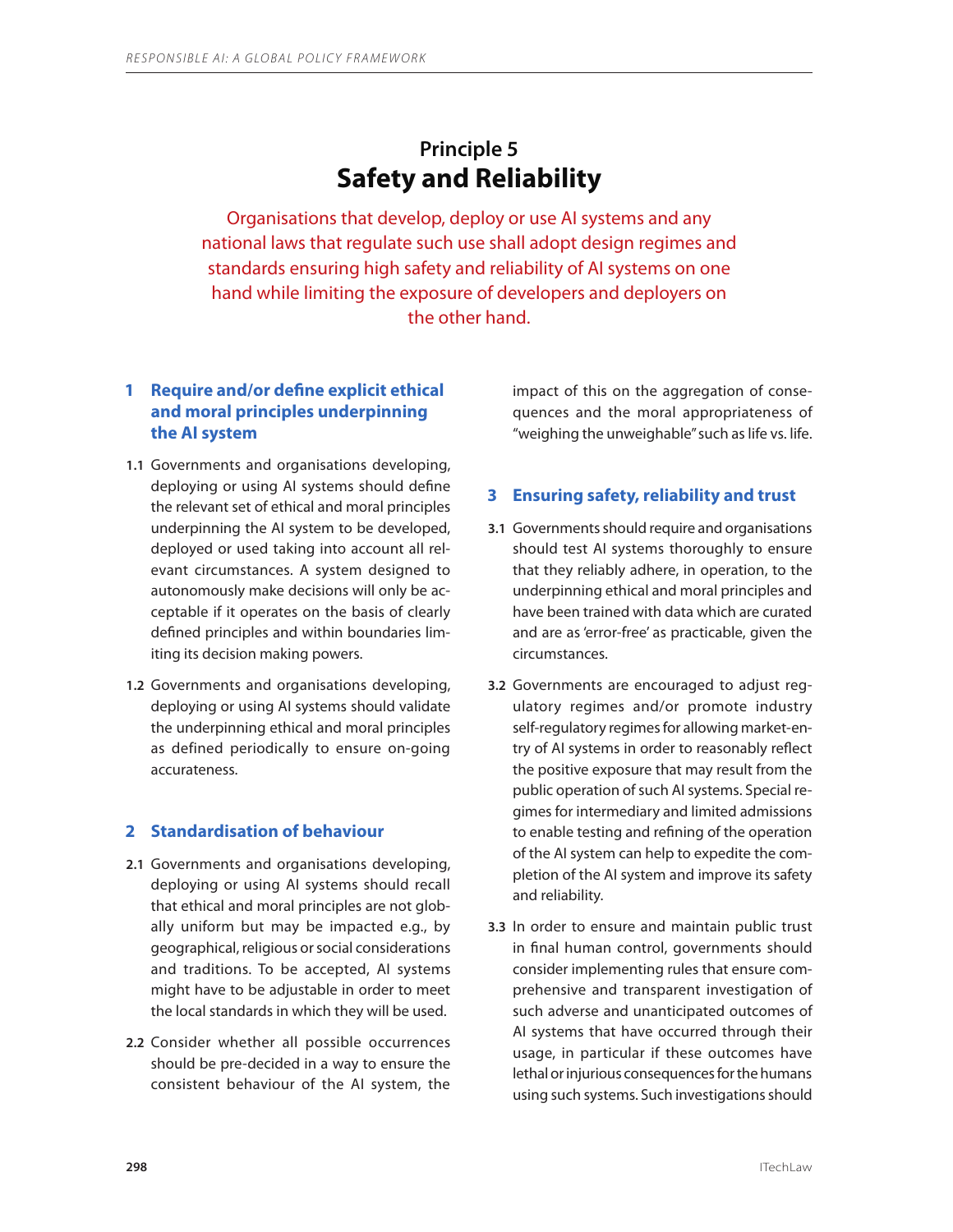be used for considering adjusting the regulatory framework for AI systems in particular to develop a more rounded understanding of how such systems should gracefully handover to their human operators.

# **4 Facilitating technological progress at reasonable risks**

- **4.1** Governments are encouraged to consider whether existing legal frameworks such as product liability require adjustment in light of the unique characteristics of AI systems.
- **4.2** Governments should support and participate in international co-ordination (through bodies such as the International Organisation for Standardisation (ISO) and the International Electrotechnical Commission (IEC)) to develop international standards for the development and deployment of safe and reliable AI systems.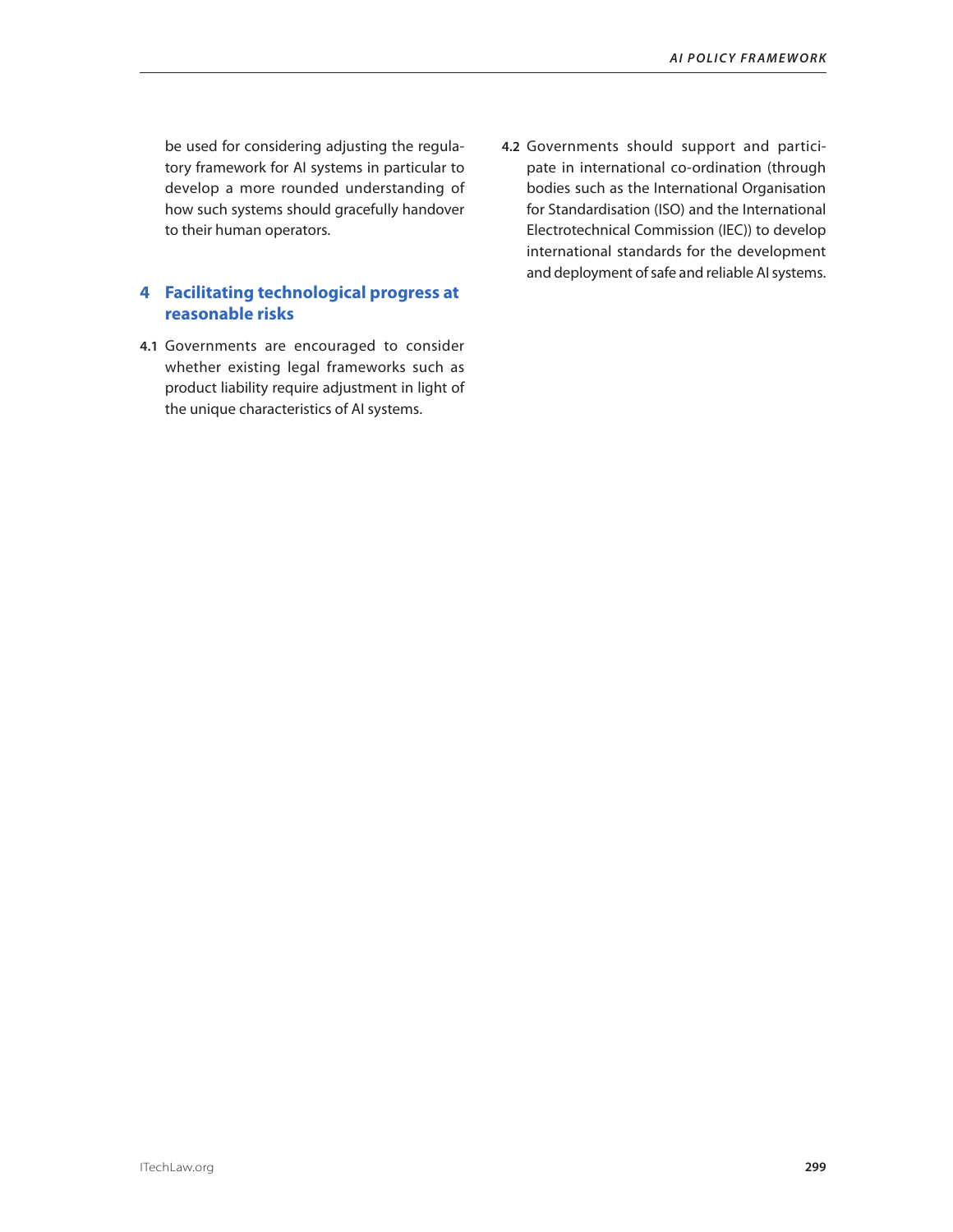# **Principle 6 Open Data and Fair Competition**

Organisations that develop, deploy or use AI systems and any national laws that regulate such use shall promote (a) open access to datasets which could be used in the development of AI systems and (b) open source frameworks and software for AI systems. AI systems must be developed and deployed on a "compliance by design" basis in relation to competition/antitrust law.

# **1 Supporting effective competition in relation to AI systems**

- **1.1** Governments should support and participate in international co-ordination (through bodies such as the OECD and the International Competition Network) to develop best practices and rigorous analysis in understanding the competitive impact of dataset control and AI systems on economic markets.
- **1.2** Governments should undertake regular reviews to ensure that competition law frameworks and the enforcement tools available to the relevant enforcement authorities are sufficient and effective to ensure sufficient access to necessary inputs, and adequate choice, vibrant rivalry, creative innovation and high quality of output in the development and deployment of AI systems, to the ultimate benefit of consumers.

# **2 Open data**

**2.1** Governments should foster and facilitate national infrastructures necessary to promote open access to datasets to all elements of society having a vested interest in access to such datasets for research and/or non-commercial use. In this regard, governments should give serious consideration to two-tier access models which would allow for free access for academic and research purposes, and paid-for access for commercialised purposes.

- **2.2** Governments should support open data initiatives in the public or private sector with guidance and research to share wide understanding of the advantages to be gained from open access data, the structures through which datasets can be shared and exchanged, and the processes by which data can be made suitable for open access (including API standardisation, pseudonymisation, aggregation or other curation, where necessary).
- **2.3** Governments should ensure that the data held by public sector bodies are accessible and open, where possible and where this does not conflict with a public sector mandate to recover taxpayer investment in the collection and curation of such data. Private sector bodies such as industry organisations and trade associations should similarly support and promote open data within their industry sector, making their own datasets open, where possible.
- **2.4** Organisations that develop, deploy or use AI systems are encouraged to open up access to, and/or license, their datasets, where possible via chaperoned mechanisms such as Data Trusts.
- **2.5** Any sharing or licensing of data should be to an extent which is reasonable in the circumstances and should be in compliance with legal, regulatory, contractual and any other obligations or requirements in relation to the data concerned (including privacy, security, freedom of information and other confidentiality considerations).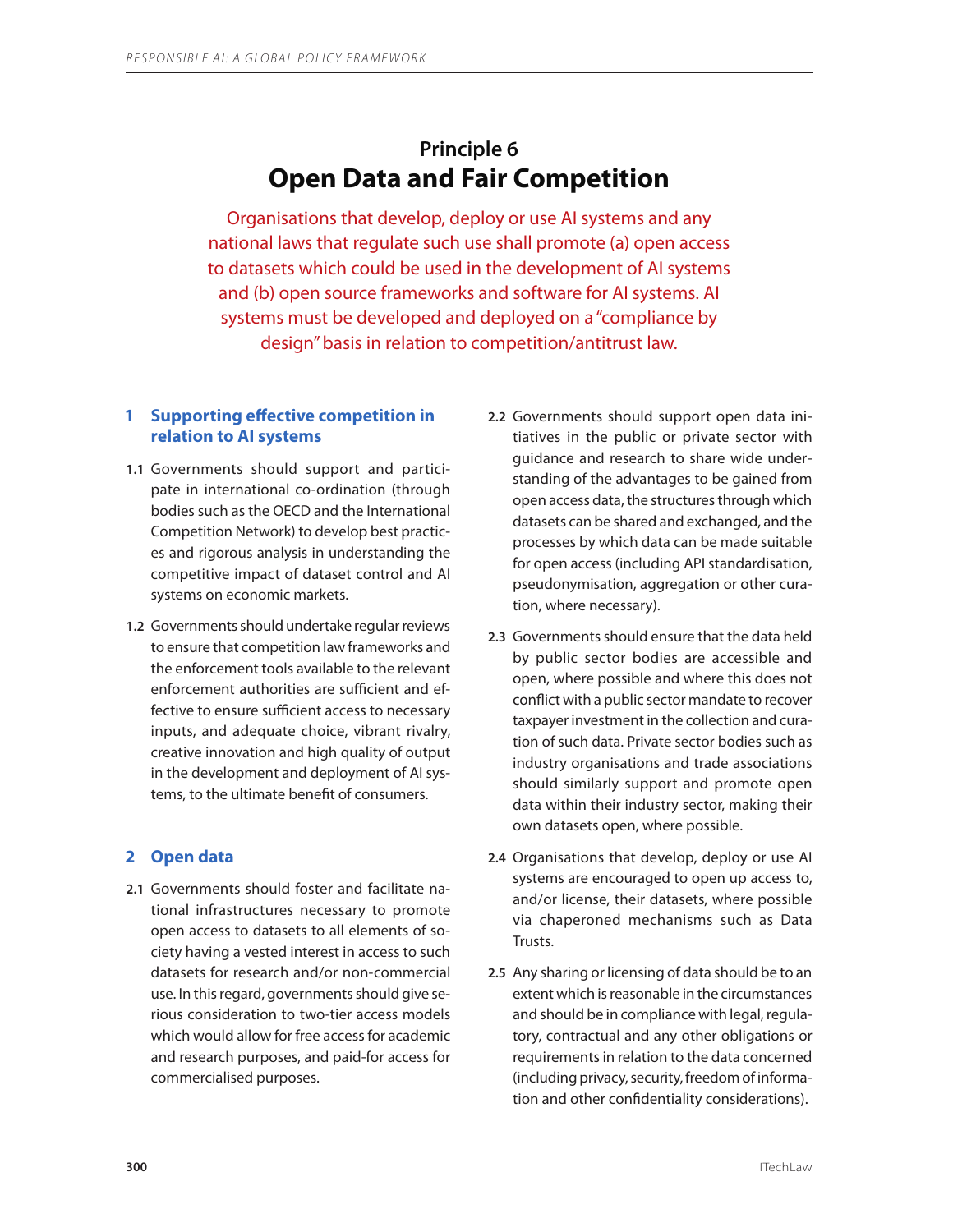#### **3 Open source AI systems**

- **3.1** Organisations that develop AI systems are normally entitled to commercialise such systems as they wish. However, governments should at a minimum advocate accessibility through open source or other similar licensing arrangements to those innovative AI systems which may be of particular societal benefit or advance the "state of the art" in the field via, for example, targeted incentive schemes.
- **3.2** Organisations that elect not to release their AI systems as open source software are encouraged nevertheless to license the System on a commercial basis.
- **3.3** To the extent that an AI system can be subdivided into various constituent parts with general utility and application in other AI use-

cases, organisations that elect not to license the AI system as a whole (whether on an open source or commercial basis) are encouraged to license as many of such re-usable components as is possible.

### **4 Compliance by design with competition/antitrust laws**

**4.1** Organisations that develop, deploy or use AI systems should design, develop and deploy AI systems in a "compliance by design" manner which ensures consistency with the overarching ethos of subsisting competition/antitrust regimes to promote free and vibrant competition amongst corporate enterprises to the ultimate benefit of consumers.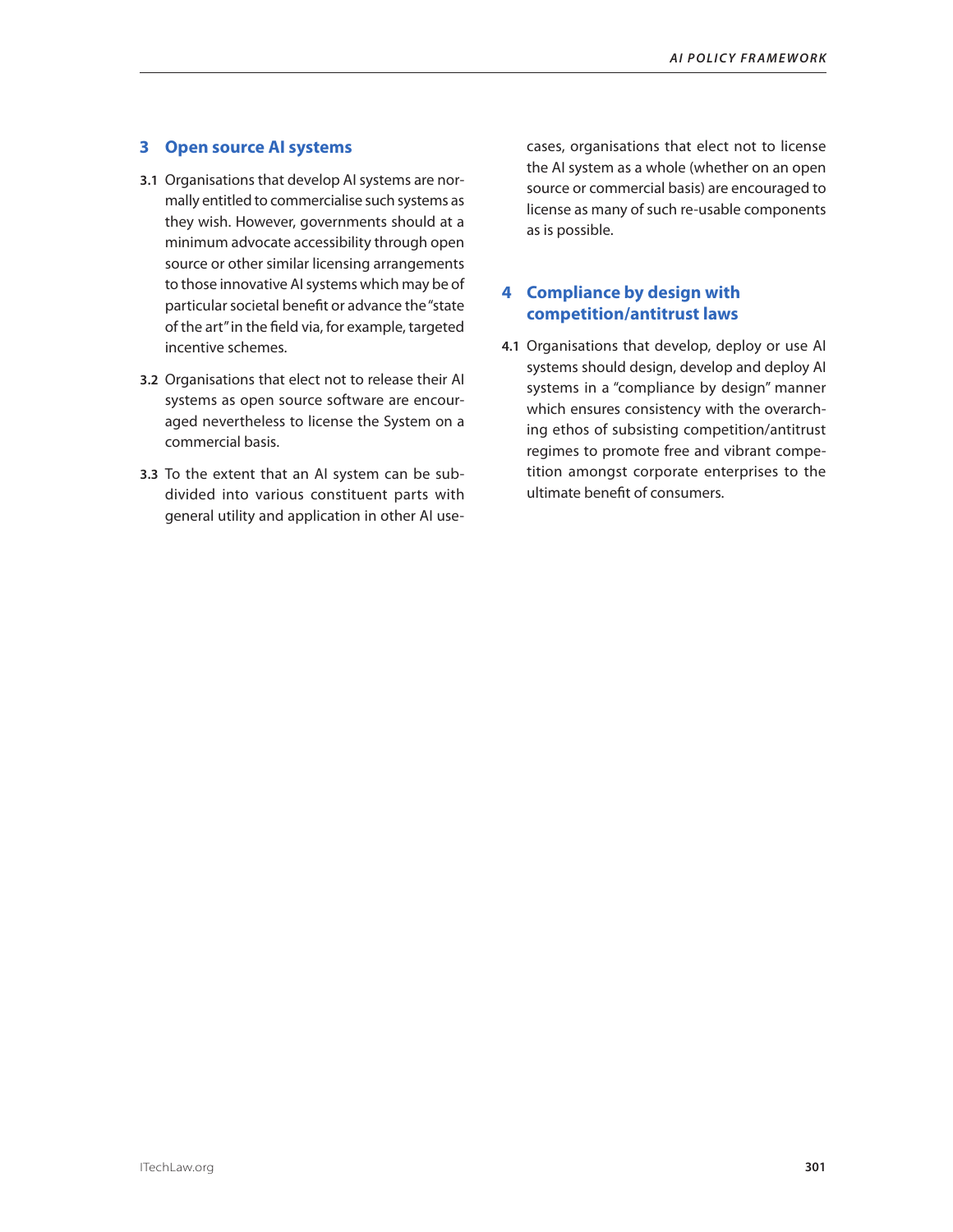# **Principle 7 Privacy**

Organisations that develop, deploy or use AI systems and any national laws that regulate such use shall endeavour to ensure that AI systems are compliant with privacy norms and regulations, taking into account the unique characteristics of AI systems, and the evolution of standards on privacy.

# **1 Finding a balance**

- **1.1** There is an inherent and developing conflict between the increasing use of AI systems to manage private data, especially personal data; and the increasing regulatory protection afforded internationally to personal and other private data.
- **1.2** Governments that regulate the privacy implications of AI systems should do so in a manner that acknowledges the specific characteristics of AI and that does not unduly stifle AI innovation.
- **1.3** Organisations that develop, deploy and use AI systems should analyse their current processes to identify whether they need be updated or amended in any way to ensure that the respect for privacy is a central consideration.

# **2 The operational challenges ahead for AI users**

**2.1** AI systems create challenges specifically in relation to the practicalities of meeting of requirements under a number of national legislative regimes, such as in relation to consent and anonymization of data. Accordingly, organisations that develop, deploy or use AI systems and any national laws that regulate such use shall make provision for alternative lawful bases for the collection and processing of personal data by AI systems.

- **2.2** Organisations that develop, deploy or use AI systems should consider implementing operational safeguards to protect privacy such as privacy by design principles that are specifically tailored to the specific features of deployed AI systems.
- **2.3** Organisations that develop, deploy and use AI systems should appoint an AI Ethics Officer, in a role similar to Data Protection Officers under the GDPR, but with specific remit to consider the ethics and regulatory compliance of their use of AI.

# **3 AI as a tool to support privacy**

**3.1** Although there are challenges from a privacy perspective from the use of AI, in turn the advent of AI technologies could also be used to help organisations comply with privacy obligations.